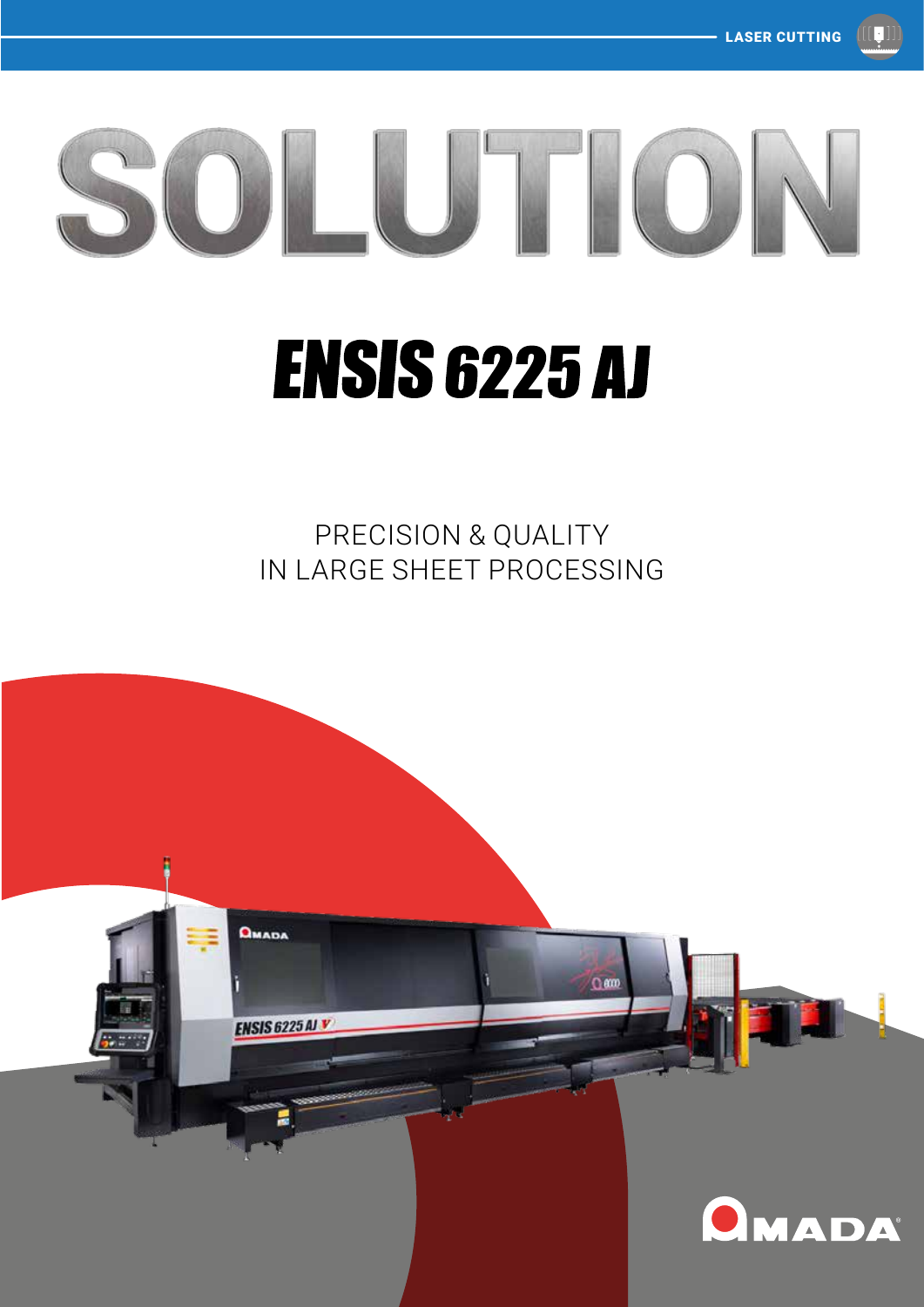# **ENSIS 6225 AJ**

# **PRECISION & QUALITY IN LARGE SHEET PROCESSING**

### **MAXIMIZING EFFICIENCY**

### FEATURES AND TECHNOLOGIES FOR LARGER, THICKER CUTTING APPLICATIONS

The ENSIS-6225AJ fibre laser cutting machine opens new possibilities for larger sheet and thicker profiling applications by incorporating many standard features aimed at increasing efficiency and productivity, such as a 16 station nozzle changer and single processing lens.

Utilizing AMADA's original Variable Beam Control and Auto Collimation technologies, the ENSIS-6225AJ has the ability to pierce 25mm mild steel extremely quickly versus convention techniques, saving significant production time.

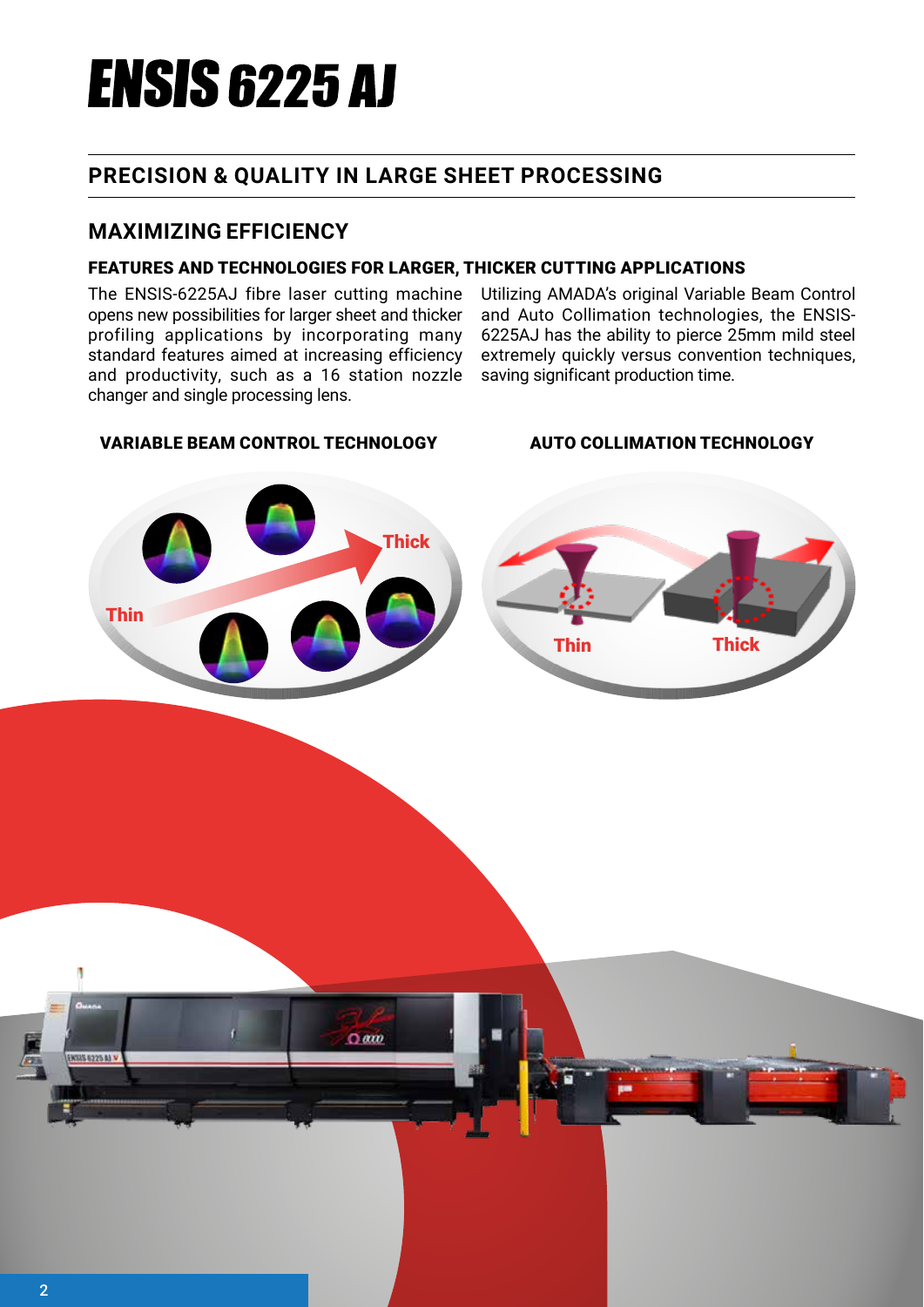# **STANDARD EQUIPMENT AND FUNCTIONS**

|                     | <b>Auto WACS II</b><br>AMADA's original Water Assisted Cutting System (WACS) has been updated and<br>improved. The new Auto WACS II is connected to a local water supply to ensure<br>long running without operator intervention, which is ideally suited to large sheet<br>processing.                      |
|---------------------|--------------------------------------------------------------------------------------------------------------------------------------------------------------------------------------------------------------------------------------------------------------------------------------------------------------|
|                     | <b>Deep Etch</b><br>AMADA's Deep Etch function, completed in a single pass of the laser beam,<br>allows part identification to be readable even after coating and without any<br>secondary operation, allowing part traceability through the whole manufacturing<br>process.                                 |
|                     | <b>V-Monitor</b><br>Check the real-time machine status remotely on your smart device. Additionally,<br>whenever an alarm occurs, V-Monitor will also record HD video to enable<br>diagnosis of the issue.                                                                                                    |
|                     | <b>Processing Point Camera</b><br>The cutting status at the processing point is easily checked by the addition of<br>a camera mounted next to the cutting head. This allows the operator to see<br>the live images on the AMNC 3i control screen, as opposed to having to check<br>through the side windows. |
|                     | i-Process Monitoring<br>The i-Process Monitoring system is capable of checking the piercing and cutting<br>performance of all thicknesses of mild steel, stainless steel and aluminium, and<br>react accordingly when processing difficulties are encountered.                                               |
| <b>ENSIS 6225 M</b> | <b>Multiple Y Axis Conveyors</b><br>To make unloading of scrap a much quicker operation, the ENSIS-6225AJ<br>includes as standard 3 Y axis conveyors that shuttle the scrap to bins situated<br>at the side of the machine.                                                                                  |

# **OPTIONAL EQUIPMENT AND FUNCTIONS**



#### **Free Bearing Table**

Loading of large, thick sheets is made significantly easier by the addition of the optional free bearing table on the pallet changer. Sheets can be moved into position by a single operator to improve operational efficiency and safety.